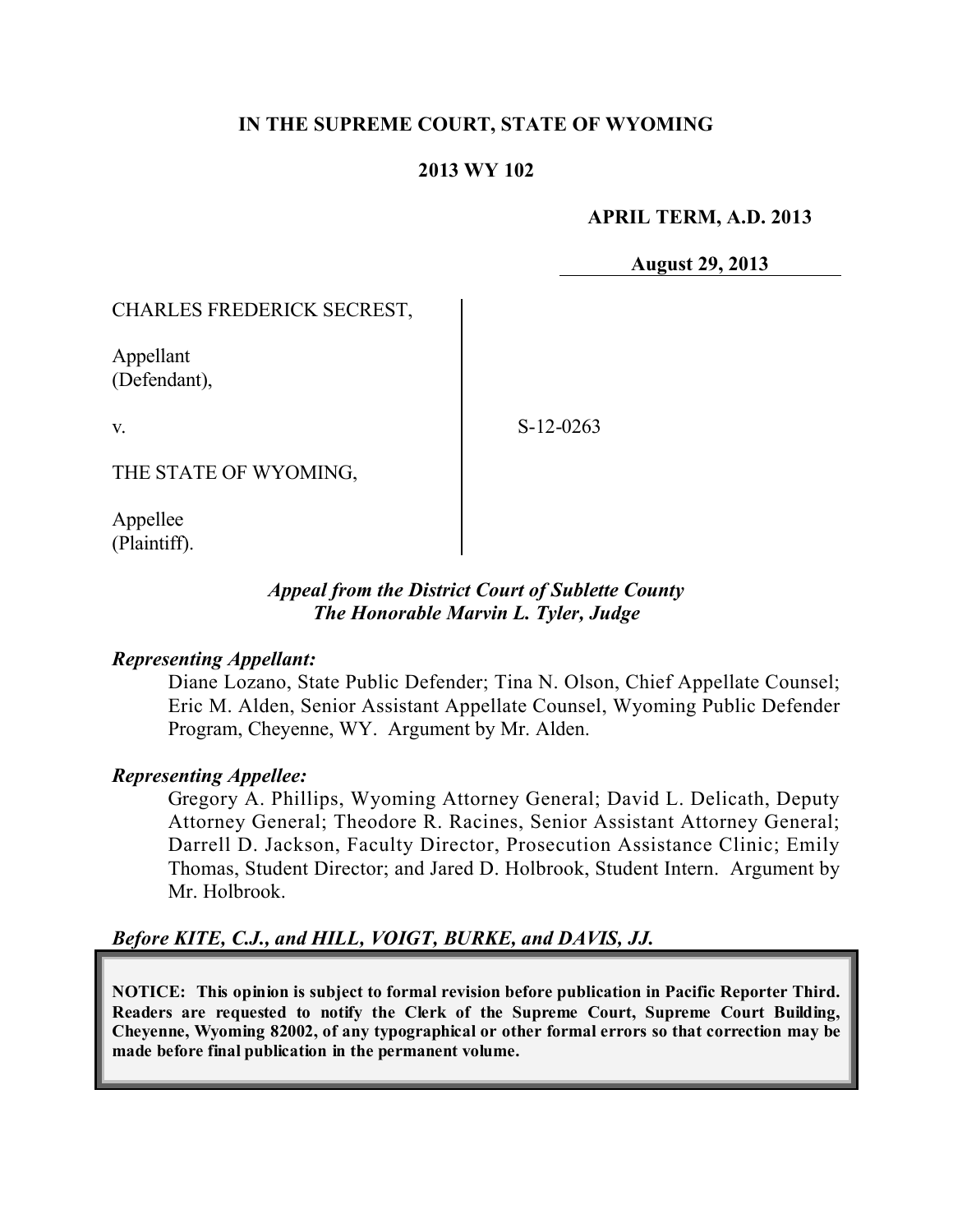## **HILL,** Justice.

[¶1] Following a jury trial, Charles Secrest (Secrest) was found guilty of aggravated assault and battery. On appeal, Secrest contends that the district court violated his Sixth Amendment right to counsel when the court denied his motion to continue his jury trial to allow his newly retained counsel additional time to prepare for trial. Secrest further contends that the jury's special verdict findings contain inconsistencies that require a new trial. We affirm.

### **ISSUES**

[¶2] Secrest states the issues on appeal as follows:

- I. Was Mr. Secrest denied his constitutional right to representation by the attorney of his choice?
- II. Was the jury's verdict defective?

# **FACTS**

[¶3] On the evening of August 13, 2011, Secrest was at a bar in Big Piney, Wyoming with some of his co-workers, including Zach Barnes. Secrest and Barnes had a disagreement, and after they left the bar, Secrest struck Barnes on the head and face with a beer bottle. As a result of the beating, Barnes received five sutures to his lip, four sutures to his forehead, and four sutures to this cheek.

[¶4] On October 20, 2011, a criminal information was filed in district court, charging Secrest with one count of aggravated assault and battery. Secrest pled not guilty at his October 26, 2011 arraignment and requested a jury trial. On October 27, 2011, the court issued an order setting a trial date of April 2, 2012.

[¶5] On March 12, 2012, Secrest submitted a letter to the court, stating that he did not feel that he was receiving adequate legal representation and requesting appointment of a new public defender. On March 14, 2012, the court held a hearing on Secrest's request. The court informed Secrest that appointment of new counsel would temporarily stop the speedy trial clock and delay trial, and Secrest indicated his understanding of this. On March 15, 2012, the court issued an order directing the appointment of a new public defender to represent Secrest.

[¶6] On April 2, 2012, a new public defender was assigned to represent Secrest, and on April 5, 2012, the court issued a second case management order setting a new trial date of June 25, 2012. On May 7, 2012, the court held a pretrial conference, during which no continuances were requested and Secrest stated that he was satisfied with his attorney's representation. On June 5, 2012, Secrest filed a Motion to Continue Jury Trial. In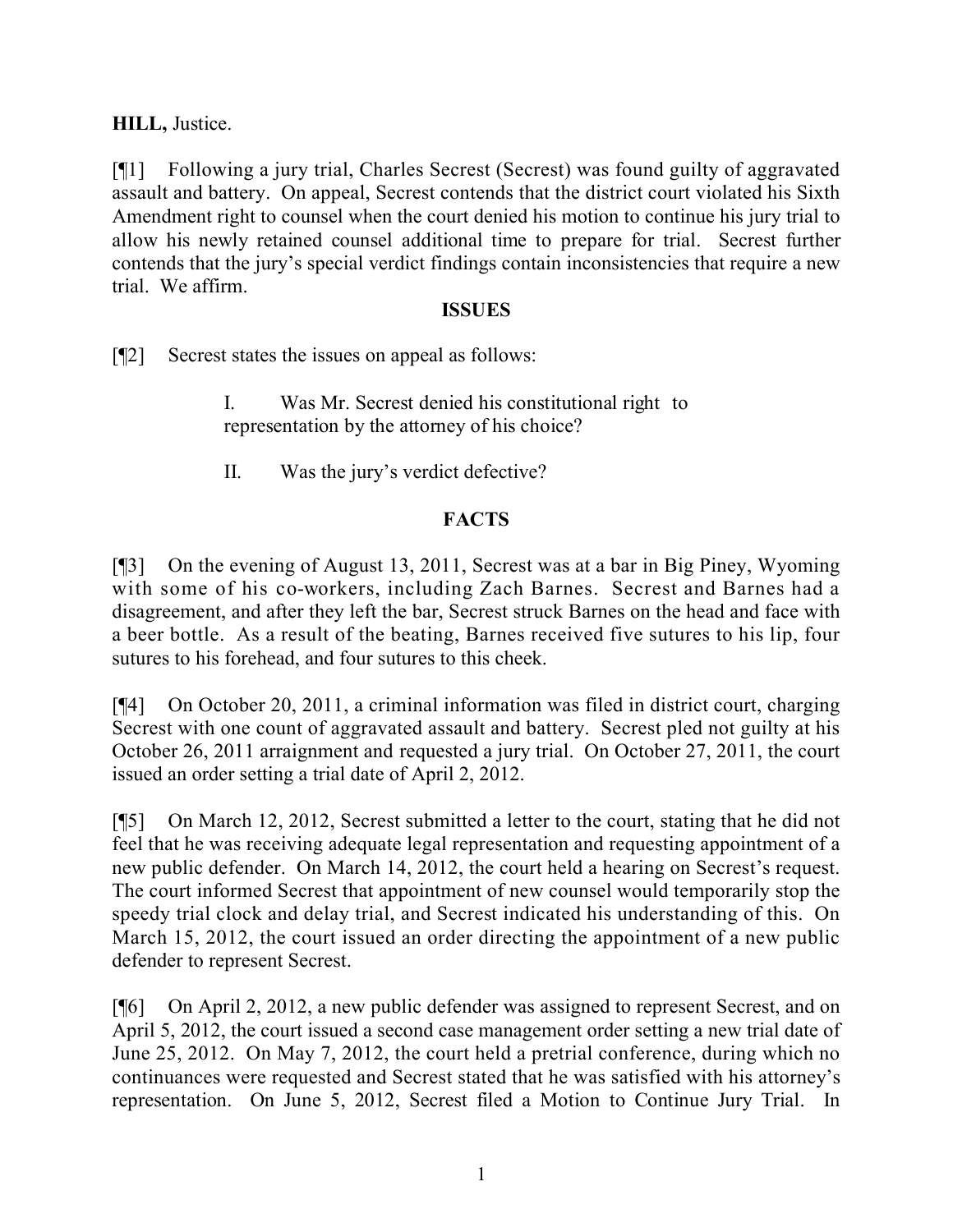support of this motion, Secrest stated that he needed to schedule eye surgery, that he needed to retain a forensic expert to review photographs and reports relating to the victim's injuries, and that his attorney needed additional time to prepare for trial. The State objected, and on June 11, 2012, the court issued an order denying the motion to continue.

[¶7] On June 18, 2012, one week before trial, Secrest filed a second motion to continue. In support of this motion, Secrest stated that he had retained private counsel, that his private counsel required additional time to prepare for trial, and that he was waiving his right to a speedy trial. On June 19, 2012, Secrest's private counsel filed a motion for substitution of counsel, and on June 20, 2012, Secrest's public defender filed a motion to withdraw as counsel. The State objected to the motion to continue and the related motions to withdraw and substitute counsel. The State objected on grounds that Secrest had not shown good cause for the continuance and that a continuance would prejudice the State. With regard to prejudice, the State argued that its case rested largely on eyewitness accounts and further delay would prejudice the State because memories may fade, witnesses may become unavailable, and the State had already purchased a nonrefundable airline ticket for one of its witnesses.

[¶8] On June 22, 2012, the court held a hearing on all pending motions. During that hearing, Secrest informed the court that he was satisfied with the representation that both his retained and appointed attorneys had provided him. The court then heard argument and denied the motion to continue. In so ruling, the court explained:

> COURT: … I'm totally understanding of a defendant's desire to obtain counsel of his choosing given his ability to do so, but in this case I'm concerned based on what I've seen just in the chronology that I went through a few moments ago for [private counsel's] benefit where there's a replacement of counsel due to dissatisfaction of representation by the Defendant in March that delayed the first trial, there's appointment of new counsel and then in early June there's a motion to continue for reasons that are set forth in that first motion to continue, but for reasons which I found did not constitute good grounds or good cause to want me to grant an order allowing a continuance of the jury trial. … Mr. Secrest apparently just submitted his agreement with

> [private counsel] to represent him two days ago, not even two full days ago, Wednesday the 20th, and again we're on Friday, the trial is set for Monday. I'm having a tough time trying to balance in the interest of justice and fairness this motion to continue this trial so that [private counsel] can get up to speed given the manner in which this chronology has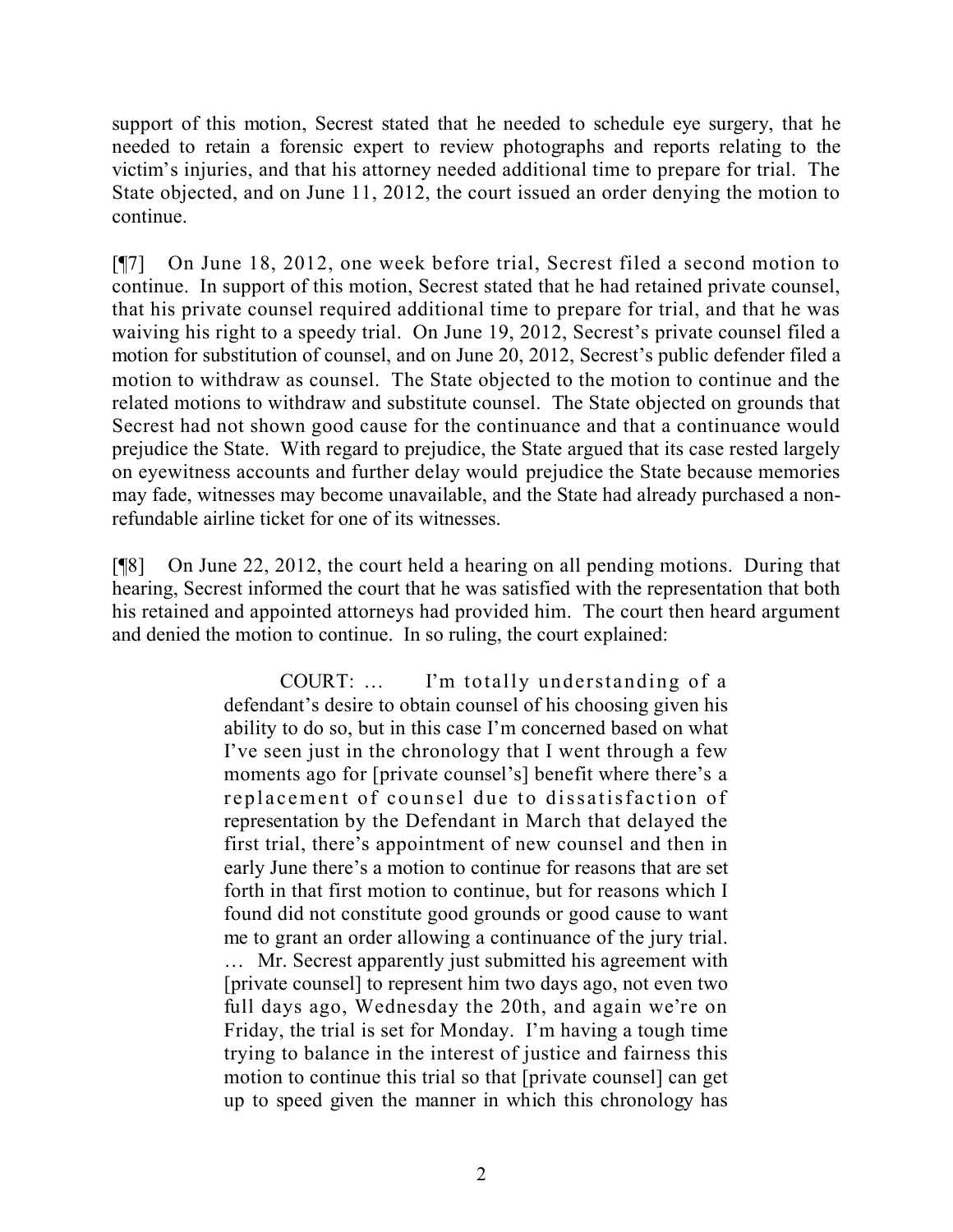come forward almost – I mean we're approaching—we've exceeded 10 months, we're approaching 11 months from the date that the incident occurred, allegedly occurred that led to these charges. This is not, within my view, the concept of speedy trial that the Defendant has a right to, the State has a right to and the Court is obligated to enforce. Given the overall circumstances, the chronology on how this has occurred, …, for reasons of potential prejudice to the State, if they have witnesses who are beyond the subpoena power of this Court and those witnesses just change their mind, they're not going to put up with continuances and interruption of their daily lives to just come and testify as witnesses. I've got 40 some jurors, potential jurors who are waiting at this point to know whether they need to show up Monday or not show up on Monday who have already set aside essentially a week out of their lives because we've told them we've set aside five days for this trial. There are these factors that have to be put in balance with Mr. Secrest's right to have the attorney of his choice represent him at the trial and have effective assistance of counsel in that representation.

[¶9] The court also denied the motions to substitute counsel and to allow Secrest's public defender to withdraw. The following exchange occurred between the court and Secrest's privately retained counsel regarding that ruling:

> COURT: Well, I'm going to deny the Second Motion to Continue. I'll deny the motion to withdraw by appointed counsel and I guess along with that the motion to substitute [private counsel] in as the attorney for appointed counsel. Whether [private counsel] wants to maintain his entry of appearance in this case and assist at trial is a decision between Mr. Secrest, [private counsel] and [the public defender], but I don't have any right to invade into that decision or understanding on how that's going to work.

> [Private Counsel]: I'll tell the Court now and Counsel that I will assist.

Secrest's private counsel did appear and participate at Secrest's trial, which participation included conducting *voir dire* and presenting closing argument.

[¶10] At the conclusion of the evidence and closing arguments, the jury was provided a verdict form that allowed it to consider the charge of aggravated assault and battery, and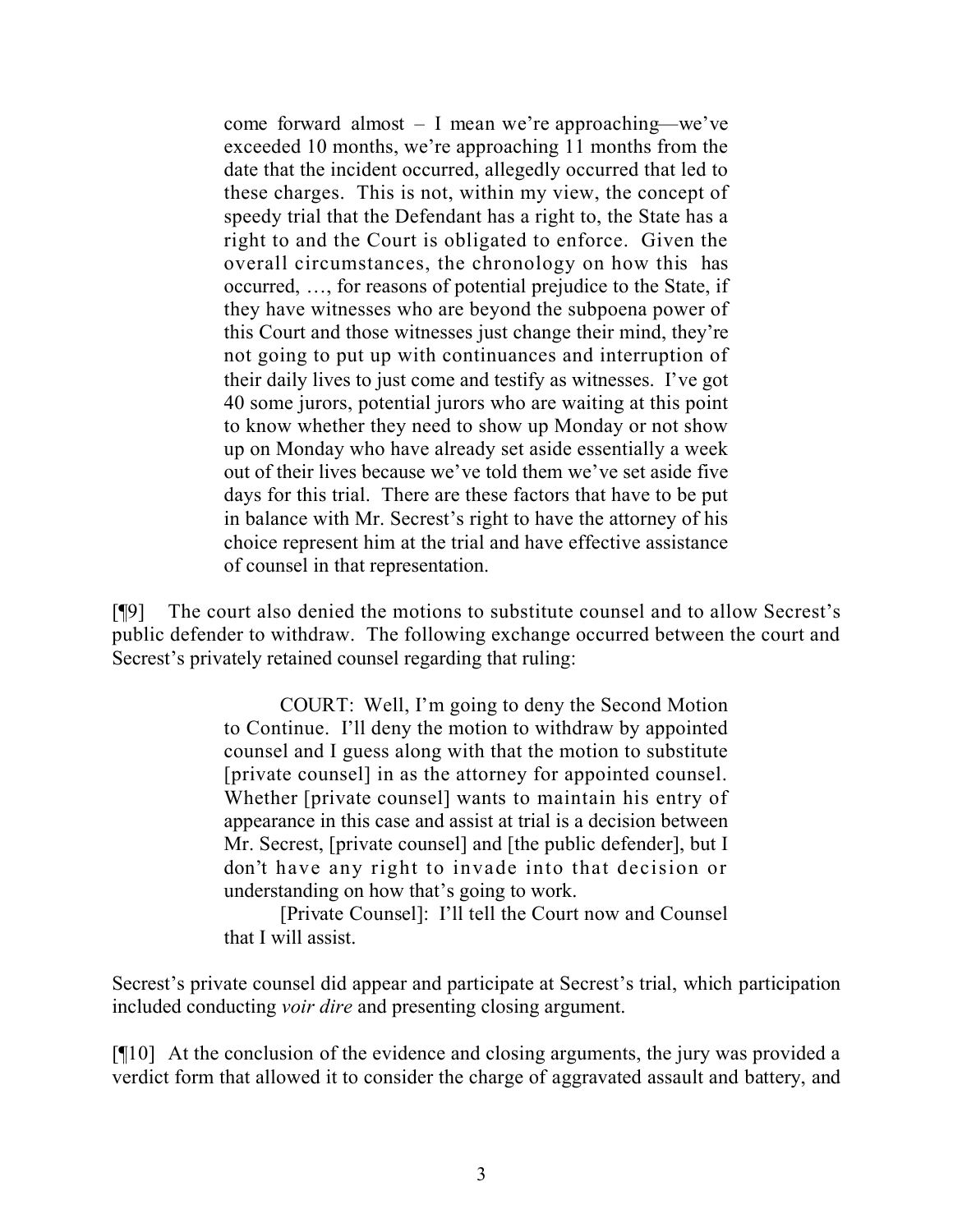the lesser charge of battery. With respect to aggravated assault and battery, the verdict form read:

| 1.                                                                     |             | As to the crime of Aggravated Assault and Battery as                                                  |
|------------------------------------------------------------------------|-------------|-------------------------------------------------------------------------------------------------------|
| charged, the Defendant, CHARLES F. SECREST, is:                        |             |                                                                                                       |
|                                                                        |             | <b>NOT GUILTY</b>                                                                                     |
|                                                                        |             | <b>GUILTY</b> (mark any of the following                                                              |
|                                                                        | that apply) |                                                                                                       |
| [Your verdict must be unanimous as to one or more of the<br>following] |             |                                                                                                       |
|                                                                        | п           | GUILTY of attempting to cause bodily injury to<br>another, Zach Barnes, with a deadly weapon          |
|                                                                        | П           | <b>GUILTY</b> of intentionally causing bodily injury<br>to another, Zach Barnes, with a deadly weapon |
|                                                                        | П           | GUILTY of knowingly causing bodily injury to<br>another, Zach Barnes, with a deadly weapon            |

[¶11] The jury returned a verdict finding Secrest guilty of aggravated assault and battery. In so finding, the jury marked the first two boxes under that count of the form, indicating that it found Secrest guilty because he attempted to cause, and intentionally caused, bodily injury to Zach Barnes with a deadly weapon. The jury did not check the third box for "knowingly causing bodily injury to another with a deadly weapon."

[¶12] The district court entered judgment against Secrest and sentenced him to a term of four to seven years in the Wyoming State Penitentiary, with 326 days credit for time served. Secrest timely filed a notice of appeal.

# **DISCUSSION**

# **A. Denial of Motion to Continue**

[¶13] This Court reviews the grant or denial of a motion to continue as follows:

We have consistently held that the grant or denial of a motion for continuance is a discretionary ruling of the district court and, unless a clear showing of an abuse of discretion resulting in manifest injustice has been shown by the challenging party, we will not disturb that ruling. *Sincock v. State*, 2003 WY 115, ¶ 25, 76 P.3d 323, 333-34 (Wyo. 2003); *Clearwater v. State*, 2 P.3d 548, 553 (Wyo. 2000). The determination of whether the district court abused its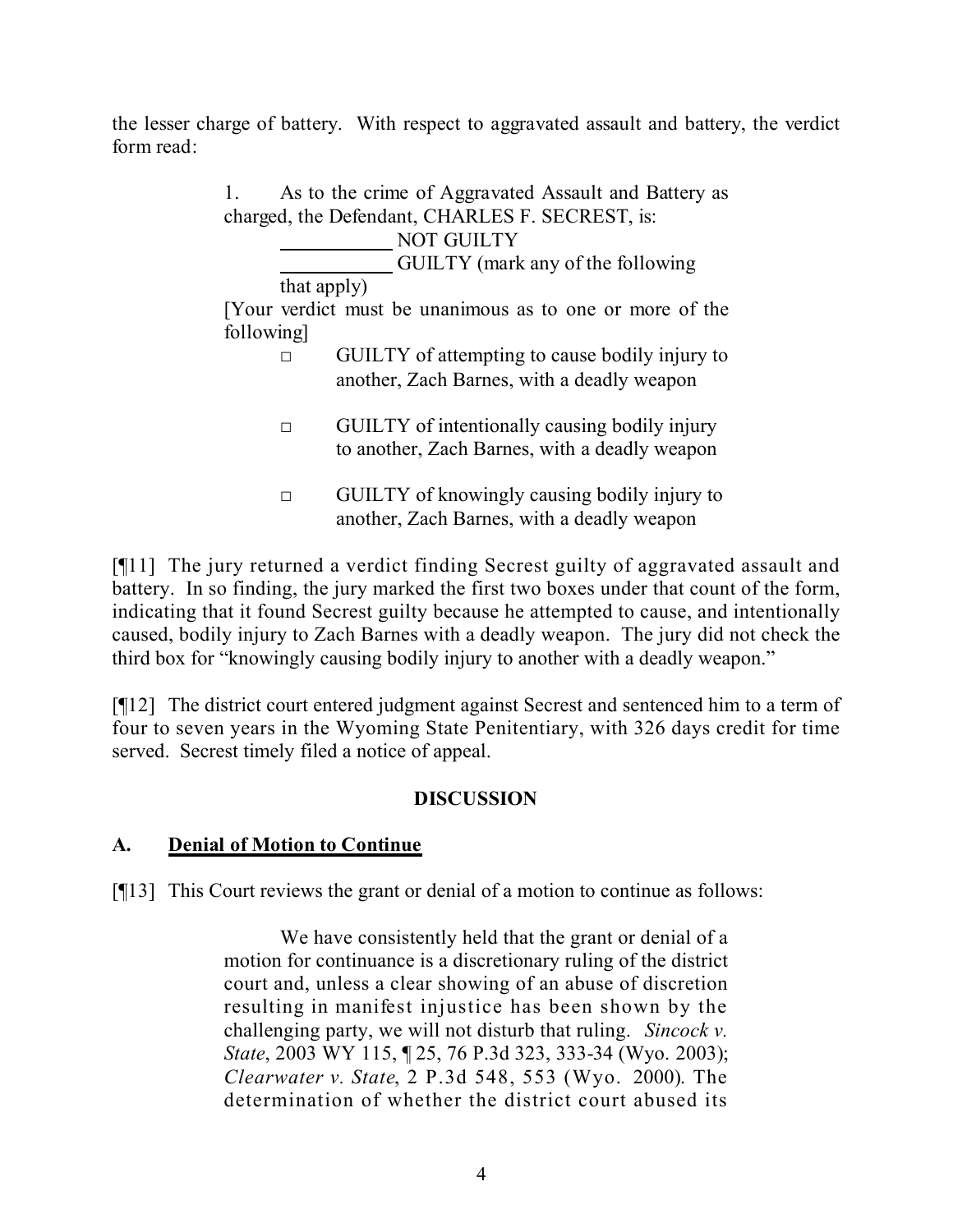discretion in refusing to grant a continuance is highly dependent upon the facts and circumstances of the individual case. *Sincock*, ¶ 25, 76 P.3d at 333. On review, our primary consideration is the reasonableness of the district court's decision. *Id.*

*Grady v. State*, 2008 WY 144, ¶ 18, 197 P.3d 722, 729 (Wyo. 2008).

[¶14] Secrest argues for a different standard of review, contending that because his constitutional right to counsel is at issue, our review should be *de novo*. The issue more precisely stated, however, is whether the district court should have granted Secrest's motion to continue in order to allow his newly retained attorney additional time to prepare for trial. On this question, whether a continuance should have been granted to allow counsel additional time to prepare for trial, we have consistently adhered to our abuse of discretion standard of review. *See Shipman v. State*, 2001 WY 11, ¶ 19, 17 P.3d 34, 38 (Wyo. 2001); *Irvin v. State*, 584 P.2d 1068, 1073 (Wyo. 1978); *Adger v. State*, 584 P.2d 1056, 1058 (Wyo. 1978); *Ash v. State*, 555 P.2d 221, 225 (Wyo. 1976); *see also United States v. Mendoza-Salgado*, 964 F.2d 993, 1016 (10th Cir. 1992) ("Because the factors influencing a particular case often vary, the district court enjoys broad discretion on matters of continuances, even when the parties implicate Sixth Amendment issues.").

[¶15] Secrest argues on appeal that the district court impermissibly interfered with Secrest's Sixth Amendment right to counsel of his choice by denying his motion to continue. We disagree.

[¶16] A defendant's Sixth Amendment right to counsel does include the right to be represented by an attorney of the defendant's own choice. *Irvin*, 584 P.2d at 1070 (citing *Chandler v. Fretag*, 348 U.S. 3, 75 S.Ct. 1, 99 L.Ed. 4 (1954)). That right is not, however, without limits. The United States Supreme Court has recognized "a trial court's wide latitude in balancing the right to counsel of choice against the needs of fairness and against the demands of its calendar." *United States v. Gonzalez-Lopez*, 548 U.S. 140, 152, 126 S.Ct. 2557, 2565-66, 165 L.Ed.2d 409 (2006) (citations omitted). We agree with the following factors enumerated by the Tenth Circuit for balancing a defendant's right to retain counsel of choice against the needs of fairness and a court's administration of justice:

> In weighing this balance, courts may consider whether a continuance to allow one's preferred attorney to handle the case "would inconvenience witnesses, the court, counsel, or the parties; whether other continuances have been granted; whether legitimate reasons exist for the delay"; or whether the defendant contributed to the circumstances which gave rise to the request for a continuance. *United States v. Kelm*, 827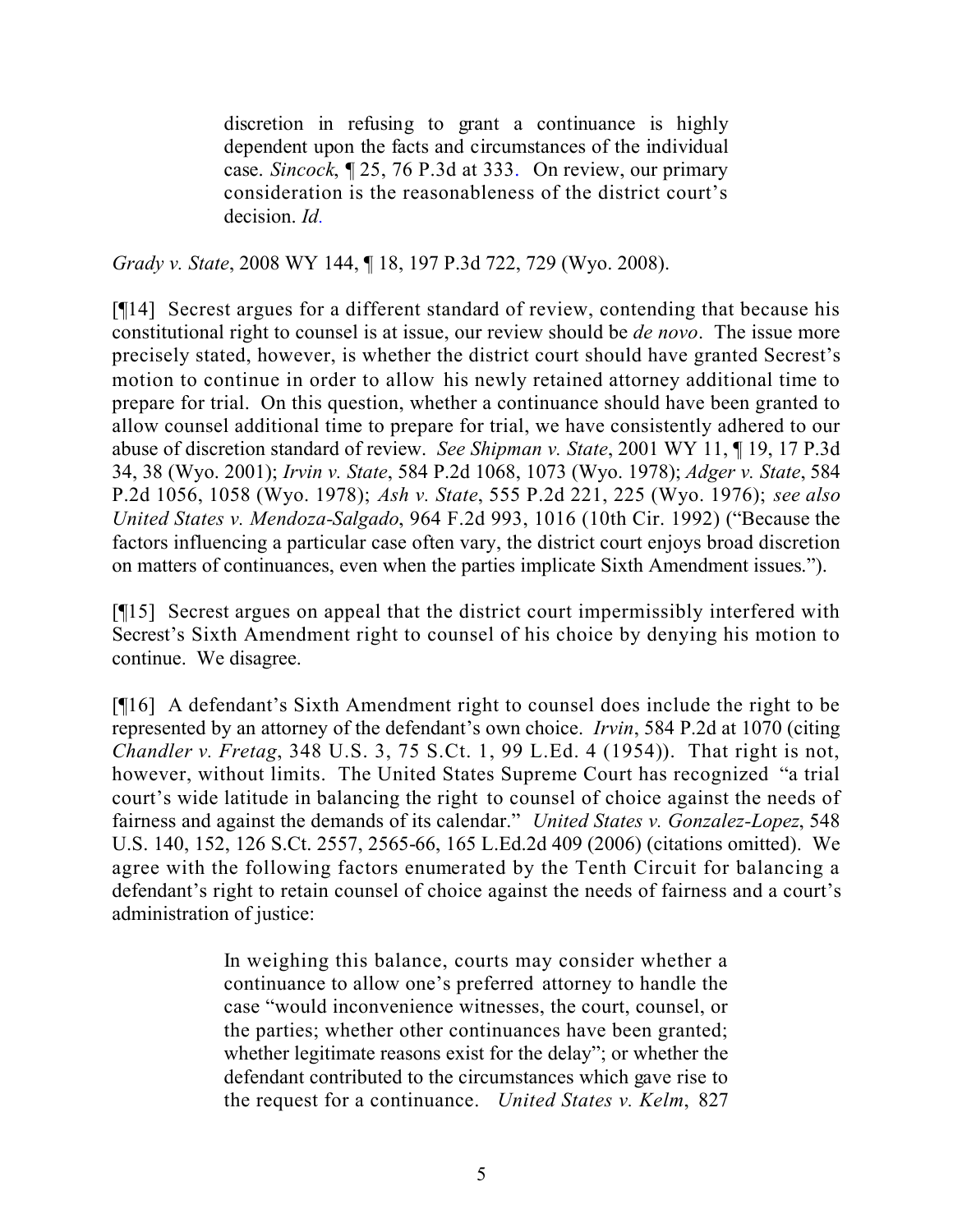F.2d 1319, 1322 n.2 (9th Cir. 1987). Similarly, courts may consider whether defendant has other competent counsel prepared to try the case, with attention to whether defendant obtained the other counsel as lead or associate counsel; whether rejecting defendant's request for delay will result in identifiable prejudice to his case; whether this prejudice constitutes a material or substantial harm; and whether the complexity of the action or other relevant factors peculiar to the specific case necessitates further delay. *United States v. Burton*, 584 F.2d 485, 491 (D.C. Cir. 1978), *cert. denied*, 439 U.S. 1069, 99 S.Ct. 837, 59 L.Ed.2d 34 (1979).

*Mendoza-Salgado*, 964 F.2d at 1016; *see also Shipman*, ¶ 20, 17 P.3d at 38 (upholding denial of continuance where new counsel entered case knowing trial date had been scheduled for months and concluding that "Appellant's decision to add additional counsel at that late date should not require the court to further delay the trial"); *Irvin*, 584 P.2d at 1073-74 (upholding denial of continuance to allow defendant to prepare to proceed *pro se* where no justification was shown for discharge of public defender, defendant was dilatory in making request, and defendant made no showing he was denied a fair trial); *Ash*, 555 P.2d at 224-25 (upholding denial of continuance and citing defendant's lack of diligence in retaining counsel and lack of prejudice to defendant by denial of continuance).

[¶17] On consideration of the factors set forth above, those defined by the Tenth Circuit and by this Court's own precedent, we find no abuse of discretion in the denial of Secrest's motion to continue. Secrest's trial had already been delayed once for a substitution of counsel, and his case had been pending for ten months, when Secrest retained new counsel less than a week before his second trial was scheduled to begin. Secrest expressed no dissatisfaction with his appointed counsel, and his new counsel was aware of the trial date when he agreed to represent Secrest. The State expressed concerns relating to witness recollections and continuing availability, and the court cited its own concerns related to the court's calendar and the availability of future trial dates, as well as inconvenience to jurors. Finally, although the court denied a continuance, it nonetheless allowed Secrest's newly retained attorney to enter his appearance and participate in the trial to the extent Secrest wished him to participate, along with appointed counsel, and Secrest indicated during sentencing that he was satisfied with his attorneys' representation of him. In light of this record, we can find no abuse of discretion in the district court's balancing of the relevant factors and denial of the motion to continue.

# **B. Verdict Form**

[¶18] In his second assignment of error, Secrest asserts that he is entitled to a new trial because the verdict and judgment against him were not consistent with jury's findings on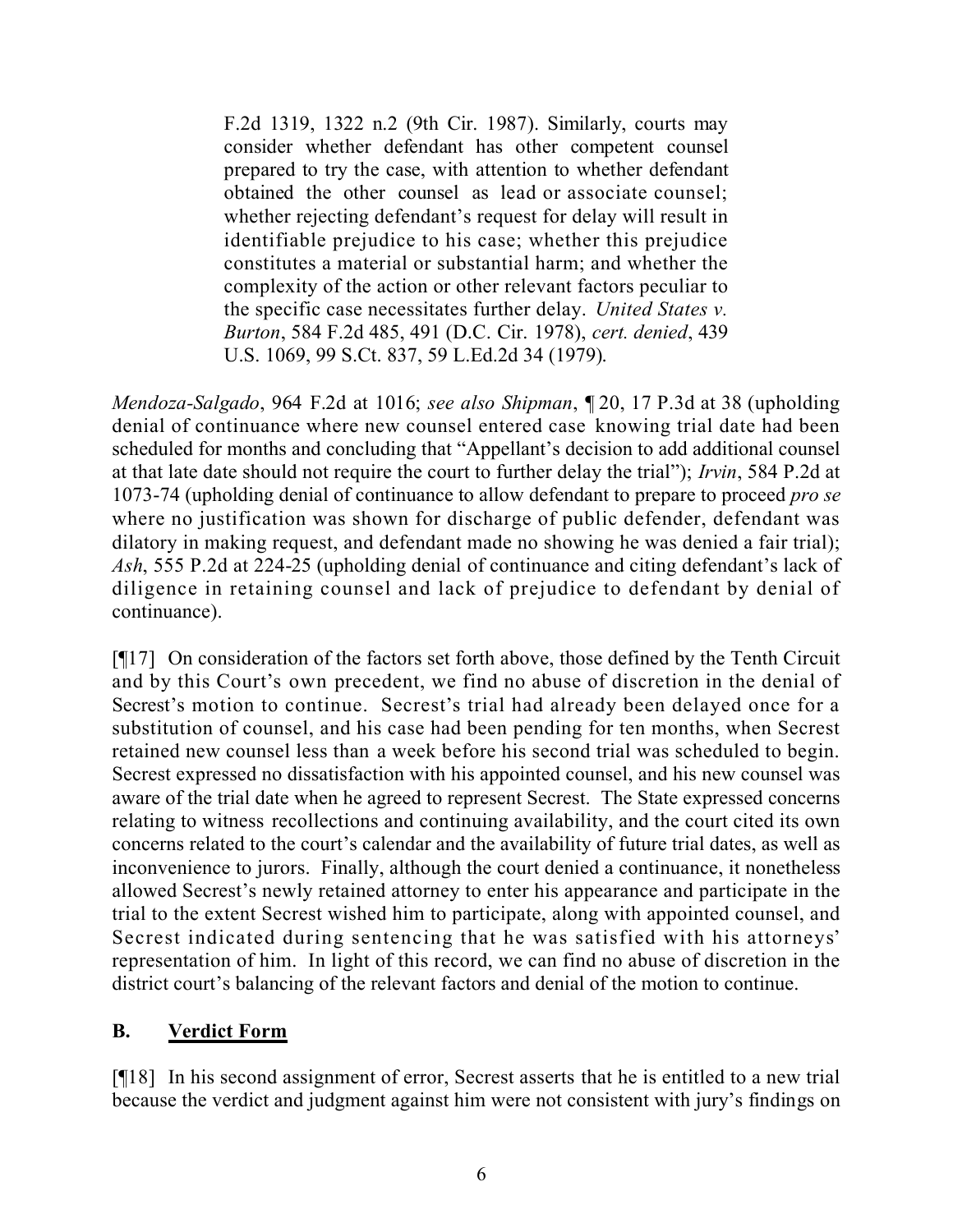the special verdict form. Because Secrest did not raise this issue below, our review is limited to a review for plain error. *Jealous v. State*, 2011 WY 171, ¶ 11, 267 P.3d 1101, 1104 (Wyo. 2011); *Clegg v. State*, 655 P.2d 1240, 1243 (Wyo. 1982) (failing to object to verdict form limits review to a plain error review).

> To show plain error, an appellant "must establish, by reference to the record, a violation of a clear and unequivocal rule of law in a clear and obvious, not merely arguable, way and that the violation adversely affected a substantial right resulting in material prejudice." *Jealous v. State*, 2011 WY 171, ¶ 11, 267 P.3d 1101, 1104 (Wyo. 2011) (citing *Cazier v. State*, 2006 WY 153, ¶ 10, 148 P.3d 23, 28 (Wyo. 2006)). To establish material prejudice, an appellant "must show a reasonable possibility exists that he would have received a more favorable verdict in the absence of the errors." *Jealous*, ¶ 11, 267 P.3d at 1104 (citing *Pendleton v. State*, 2008 WY 36, ¶ 11, 180 P.3d 212, 216 (Wyo. 2008)).

*Joreski v. State*, 2012 WY 143, ¶ 11, 288 P.3d 413, 416 (Wyo. 2012).

[¶19] On the verdict form, the jury recorded a verdict finding Secrest guilty of aggravated assault and battery, and the jury indicated in its special findings that it found Secrest guilty because he attempted to cause, and intentionally caused, bodily injury to Zach Barnes with a deadly weapon. The jury did not check the box, and therefore did not find, that Secrest "knowingly" caused bodily injury to another with a deadly weapon. Secrest argues that the jury's finding that he "intentionally caused" bodily injury, without also finding that he "knowingly caused" bodily injury, is an inconsistency that renders the jury's verdict invalid. We disagree and find no violation of a clear and unequivocal rule of law.

[¶20] First, we find no inconsistency between the jury's verdict and its special findings. The jury found Secrest guilty of aggravated assault and battery, in violation of Wyo. Stat. Ann.  $\S 6-2-502(a)(ii)$ , which provides:

(a) A person is guilty of aggravated assault and battery if he:

. . . . (ii) Attempts to cause, *or* intentionally *or* knowingly causes bodily injury to another with a deadly weapon[.]

Wyo. Stat. Ann. § 6-2-502(a)(ii) (LexisNexis 2013) (emphasis added). The legislature's use of the word "or" indicates that a finding of any one or more of the three states of mind is sufficient to support a conviction. *Burnett v. State*, 2011 WY 169, ¶ 22, 267 P.3d